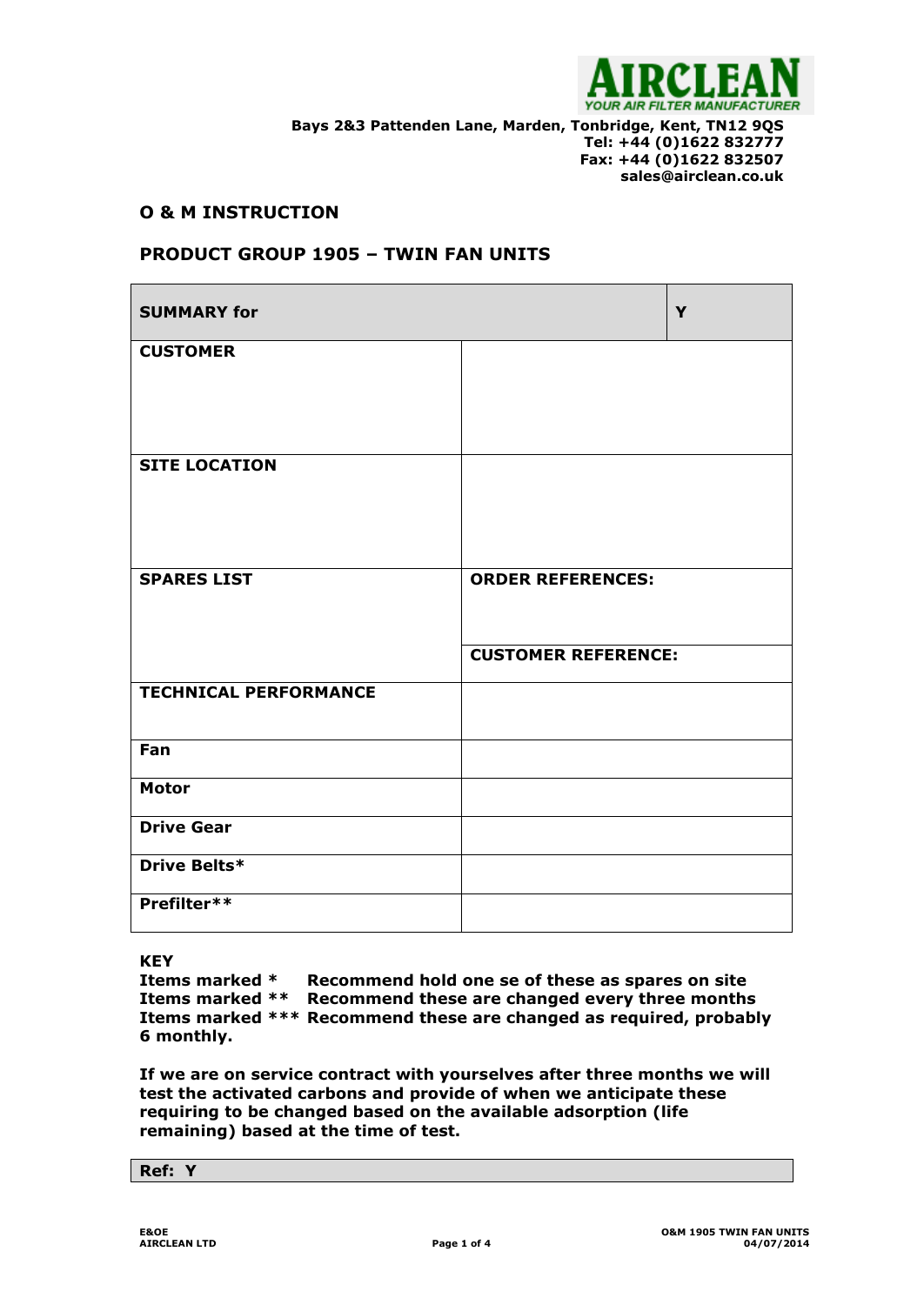

**Bays 2&3 Pattenden Lane, Marden, Tonbridge, Kent, TN12 9QS**

## **Tel: +44 (0)1622 832777 Fax: +44 (0)1622 832507 sales@airclean.co.uk**

## **Safety**

It is recommended that industrial gloves, overalls, eye protection and nuisance dust masks are utilised when changing filters which have been subjected to natural air, as opposed to air drawn from processes, where full risk assessments should be performed prior to changing. For some filters, an assessment regarding manual handling will need to be made.

Changing of filters should be carried out by experienced or trained personnel, in accordance with safety requirements as defined by the "Control of Substances Hazardous to Health (COSHH) Regulations**.** ie. Someone who fully understands the design, operation and implications of the product and its use.

## **ENSURE THE UNIT IS ELECTRICALY ISOLATED BEFORE ANY WORK IS PERFORMED**–**this includes the control circuits as valves/dampers/motors may open / close without warning.**

## **General**

The design can include the following items, depending upon customer requirements:

Inspection and maintenance at six monthly intervals.

## **Direct Driven Fans**

- 1. Motors have sealed bearings and require no further lubrication.
- 2. Check motors for overheating.
- 3. Check motor bearings for wear.
- 4. Check general condition of motor including electrical connections.
- 5. Check security of fan impellers on motor shafts.
- 6. Remove any build up of dust on fan impellers.

## **Belt Driven Fans**

- 1. Motors have sealed bearings and require no further lubrication.
- 2. Check motors for overheating.
- 3. Check motor bearings for wear, replace if wear is excessive.
- 4. Check general condition of motors including electrical wiring, insulation and earth cable connections.
- 5. Check pulley alignment, correct where necessary.
- 6. Check belt tension and adjust as necessary.

## **Fan and mounting Assemblies**

- 1. Check that all bolts, nuts, screws and fasteners are secure and all components are damage free.
- 2. Check for damage to casing and impellers.
- 3. Check wear on Vee belts and pulleys, replace when necessary. Do not mix old and new belts, use the correct type.
- 4. Clean impeller to ensure against build up of dirt on the blades which will cause imbalance.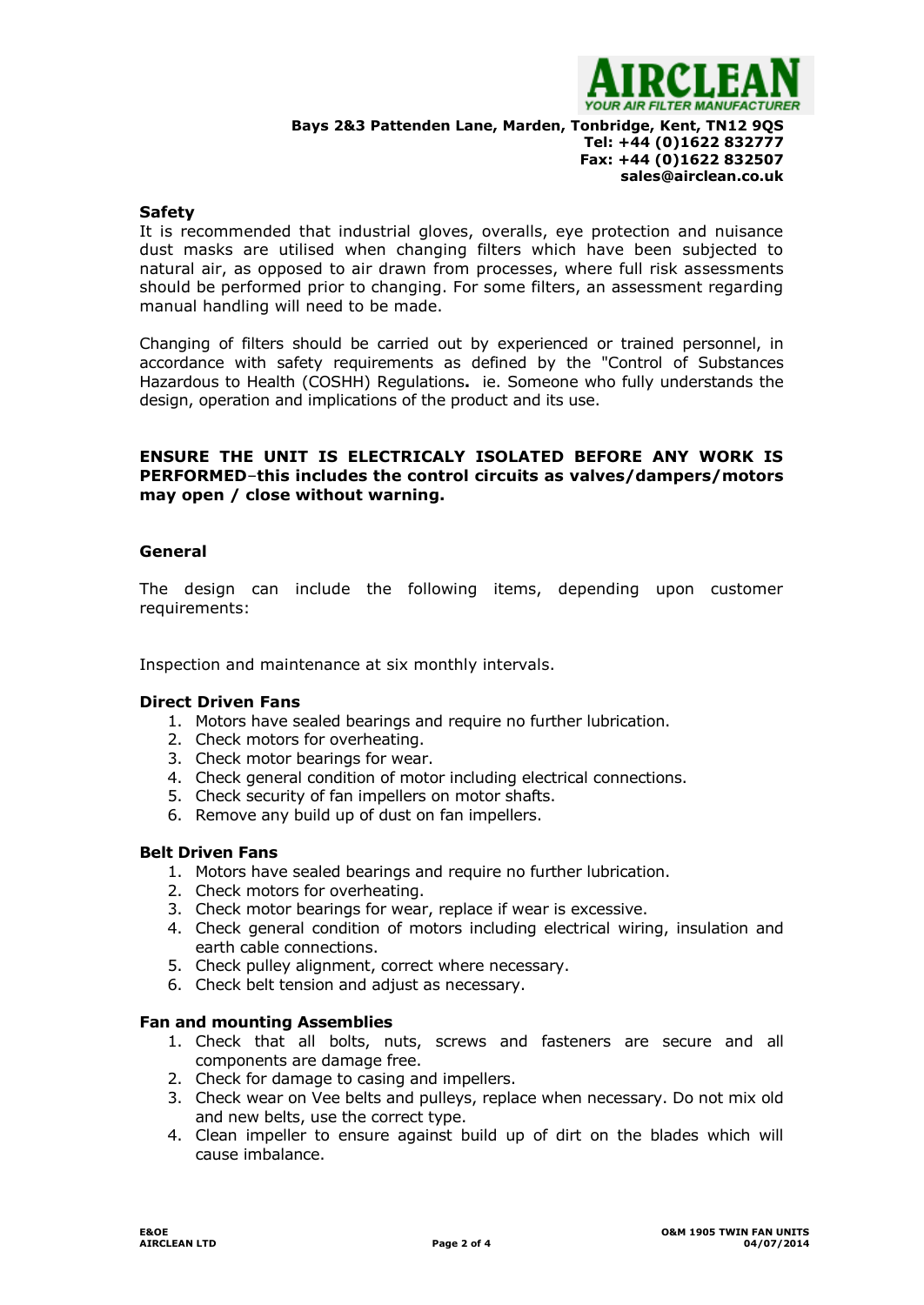

**Bays 2&3 Pattenden Lane, Marden, Tonbridge, Kent, TN12 9QS**

# **Tel: +44 (0)1622 832777 Fax: +44 (0)1622 832507 sales@airclean.co.uk**

- 5. Fans are fitted with 'Sealed for life' ball bearings and should be inspected for wear and replaced when wear is excessive. No maintenance is required, any attempt to add grease could result in:
	- a. Pressurising or bursting the seals
	- b. Overpacking causing 'churning' of the grease leading to overheating and grease breakdown.
- 6. Check for flexible connectors for deterioration and that they provide an airtight connection.

## **Filters Panel and Bag Type**

Disposable Type

- 1. Regular checks should be made for dust build-up on filter media by either:
	- a. Check Manometer Reading
	- b. Visual check
- 2. Replace filters if necessary.

Washable Type

- 1. As 1.a) and b) above
- 2. Wash and refit.
- 3. During commissioning period and also in areas where dust build-up is high filters should be checked and/or replaced, or washed more frequently to maintain maximum plant performance.

### **Coils- Heating LPHW and Steam**

- 1. Face of coil should be checked during routine maintenance of plant.
- 2. Coil fins should be straightened with a comb if necessary.
- 3. Check return bend and headers etc. for leaks.
- 4. Check exterior connections for leaks.
- 5. Brush clean coil face area and remove dust.

## **Heating – Electric**

- 1. Heating elements of either coil or sheathed type check for any sign of damage or overheating.
- 2. Check electrical connection and if these are the spade terminal type ensure a tight fit, if stud and nut type these should also be checked for tightness.
- 3. Check insulators for damage.
- 4. Frayed or overheated cables should be replaced.
- 5. Dust or any other airborne matter should be carefully removed from heater and whole of section cleaned.

## **Chilled Water and DX Cooling Coils**

- 1. As for heating LPHW and steam coils 1-5.
- 2. Clean drain pan and check there is no obstruction to drain pipe.
- 3. Refill 'U' traps.

#### **General**

- 1. All parts of the plant should be checked and cleaned periodically.
- 2. This would mean complete isolation from system i.e. Electrical Water Services etc.
- 3. Spindles on dampers check for ease of operation and lubricate where necessary.
- 4. Linkage arms checked for wear and ease of operation, that the length of travel by thrust motor is correct and no strain is caused.